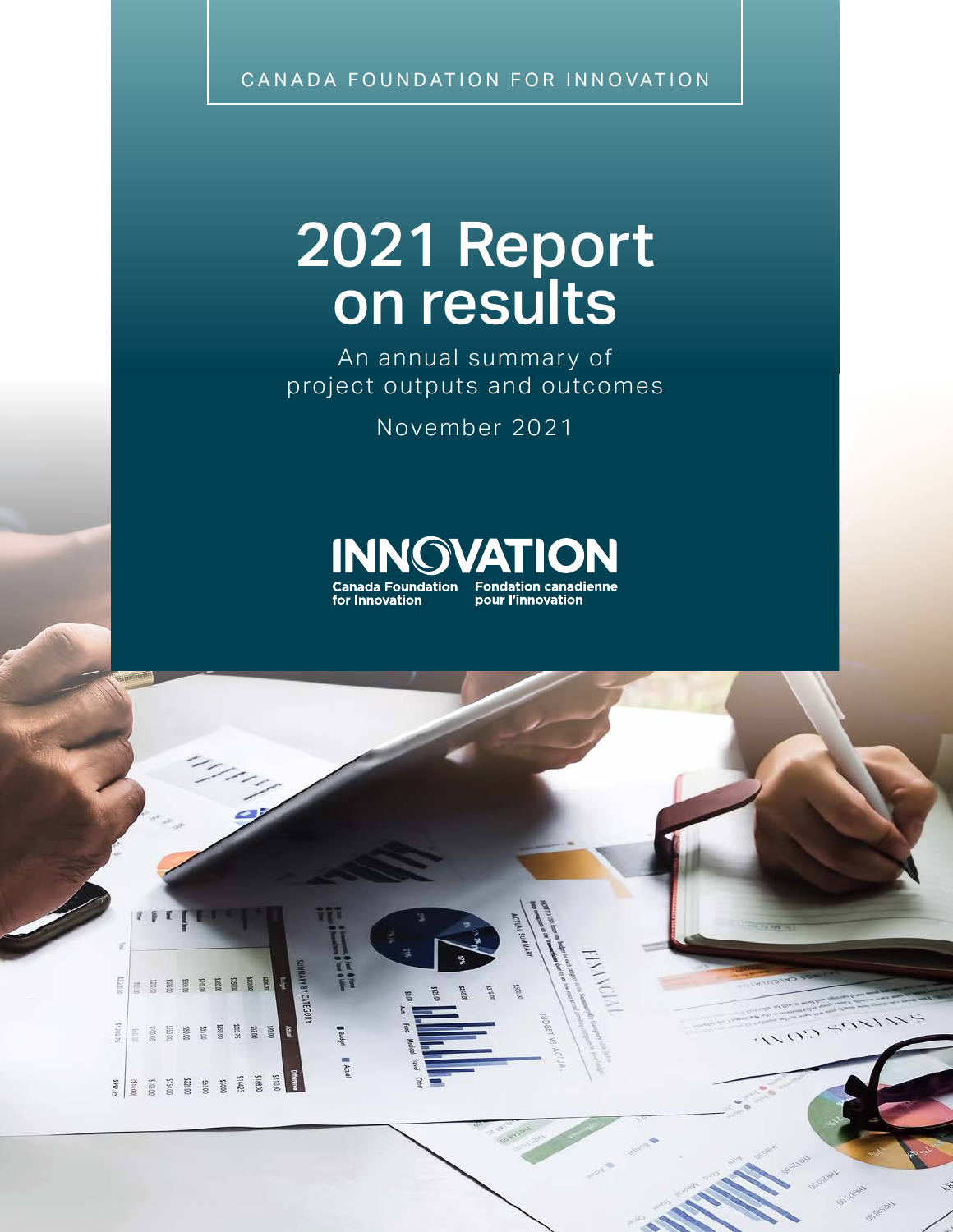## 2021 Report on results

The purpose of the report on results is to provide a summary of the outputs and outcomes achieved through CFI-funded infrastructure as they relate to the overall objectives of the CFI, based on information provided through annual project progress reports (PPRs). The PPR is an online questionnaire which is completed by the researcher leading a CFI-funded project and submitted by the host institution after the infrastructure becomes operational. Institutions are required to submit a PPR for each funded project by June 30 each year, for four or five years depending on the award value.

The information considered in this report reflects performance reported from April 1, 2020 to March 31, 2021 only. Data is selfreported by researchers and submitted by funded universities, colleges, research hospitals and non-profit research organizations, and has not been independently verified by the CFI.

In August 2020, the CFI adopted the Canadian Research and Development Classification (CRDC) standard. In this year's report, the CRDC's fields of research and socioeconomic objectives replace the areas of application used previously.

Consult [Appendix 1 – Composition of the 2021 project progress](#page-19-0)  [report sample](#page-19-0) for more information.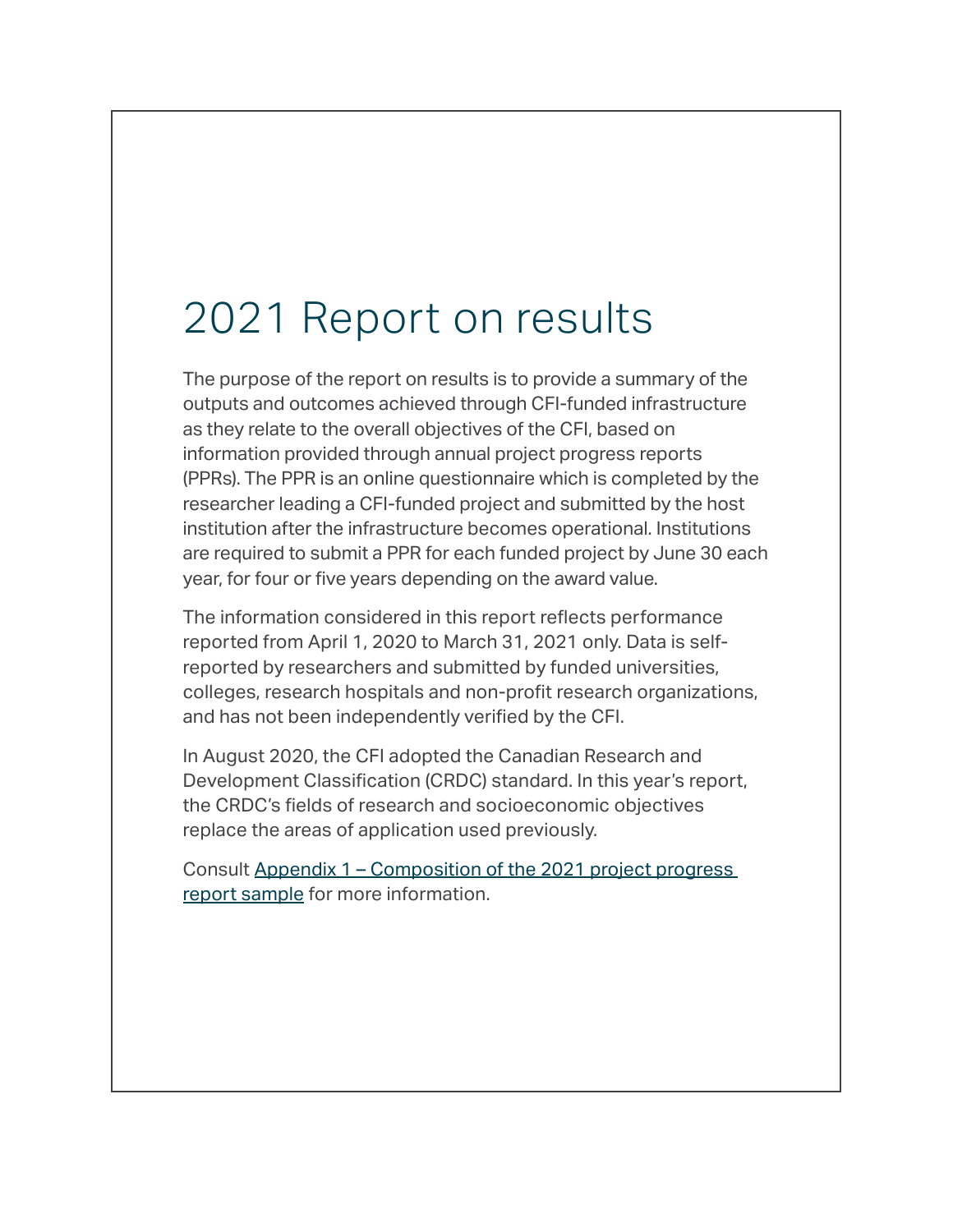# Table of Contents

### [Attracting and retaining](#page-3-0)

#### [Developing highly qualified personnel](#page-5-0) ........3

#### [Capacity for world-class research](#page-8-0) ..................6

#### [Productive networks](#page-12-0)

#### [Economic growth and job creation](#page-14-0)..............12

#### [Benefits to Canadians](#page-16-0).......................................................14 A range of benefits[............................................................................14](#page-16-0) Users of research outcomes[........................................................15](#page-17-0)

#### [Appendix 1 – Composition of](#page-19-0)  [the 2021 project progress](#page-19-0)  [report sample..................................................................................17](#page-19-0)

### **About the Canada Foundation for Innovation**

The Canada Foundation for Innovation (CFI) makes financial contributions to Canada's universities, colleges, research hospitals and nonprofit research organizations to increase their capability to carry out high-quality research.

The CFI invests in infrastructure that researchers need to think big, innovate and push the boundaries of knowledge. It helps institutions to attract and retain the world's top talent, to train the next generation of researchers and to support world-class research that strengthens the economy and improves the quality of life for all Canadians.

A promising future, now 25 years of investing in ideas that change our world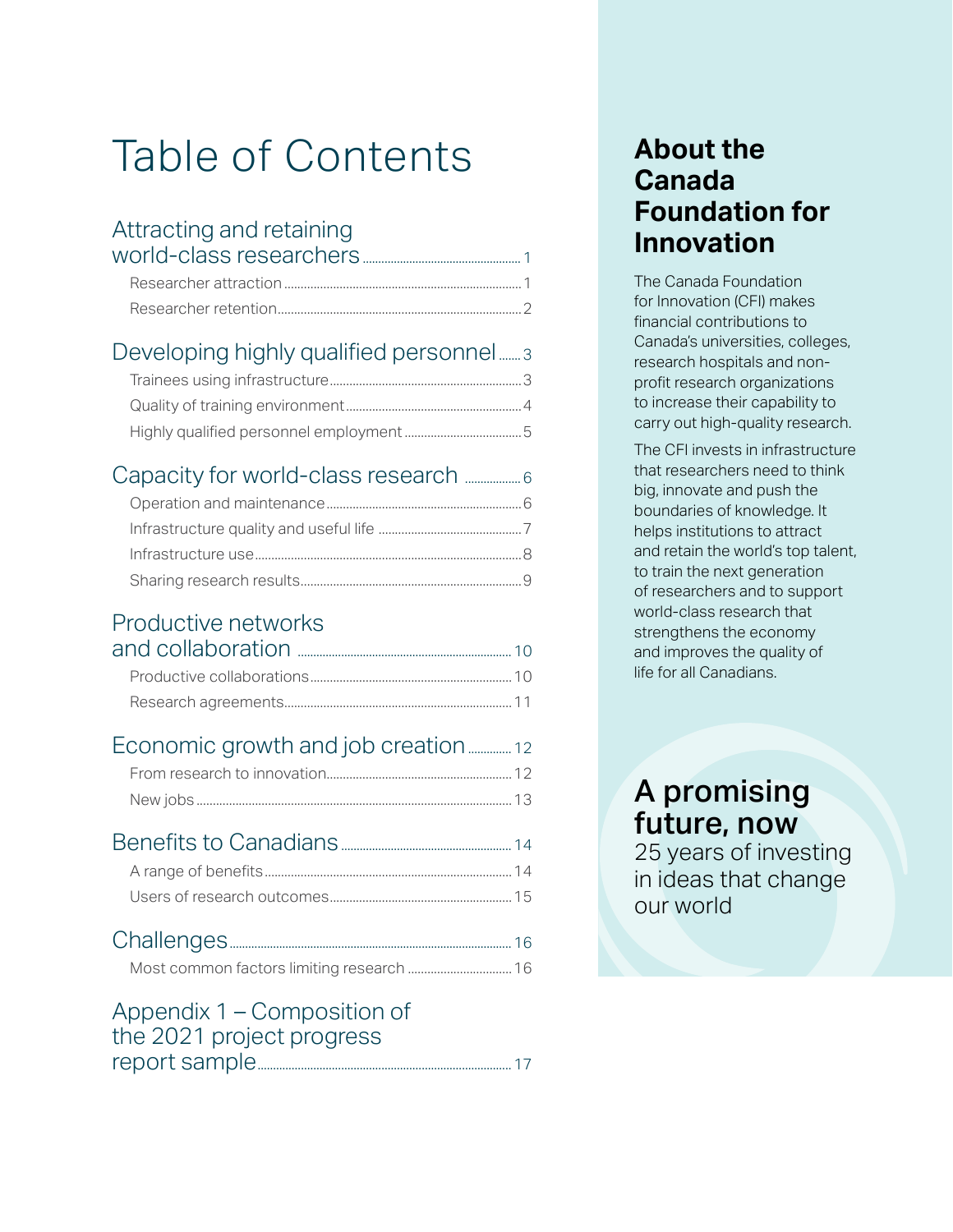## <span id="page-3-0"></span>Attracting and retaining world-class researchers

#### **Researcher attraction**

Among the 178 newly recruited researchers leading CFI-funded projects, 97% indicated that CFI-funded infrastructure positively influenced their decision to join their institution. A little over 50% of new recruits (of Canadian or non-Canadian citizenship) were in foreign countries at the time of their hiring, suggesting that CFI-funded infrastructure contributed to attracting international talent and internationally trained Canadian talent. Those new recruits who were already in Canada (49%) came from different sectors but were predominantly from academia.



Attracting and retaining world-class researchers

WOLID-Class researchers

Attracting and retaining

hospital 81 (93%)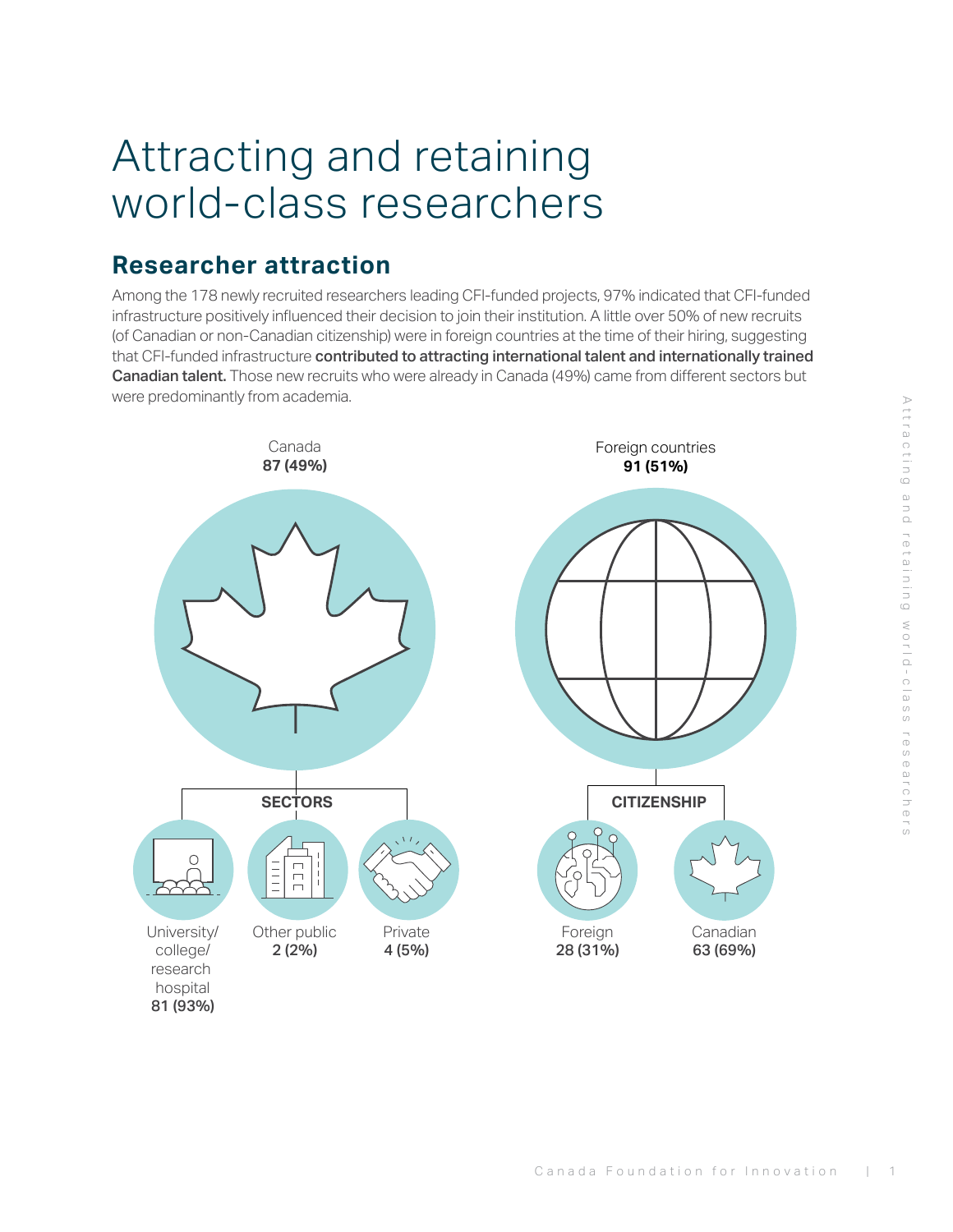#### <span id="page-4-0"></span>**Researcher retention**

93% of researchers leading CFI-funded projects indicated that CFI-funded infrastructure **was important in their decision** to remain at their institution. Infrastructure funding helped retain researchers from all fields of research.



Very important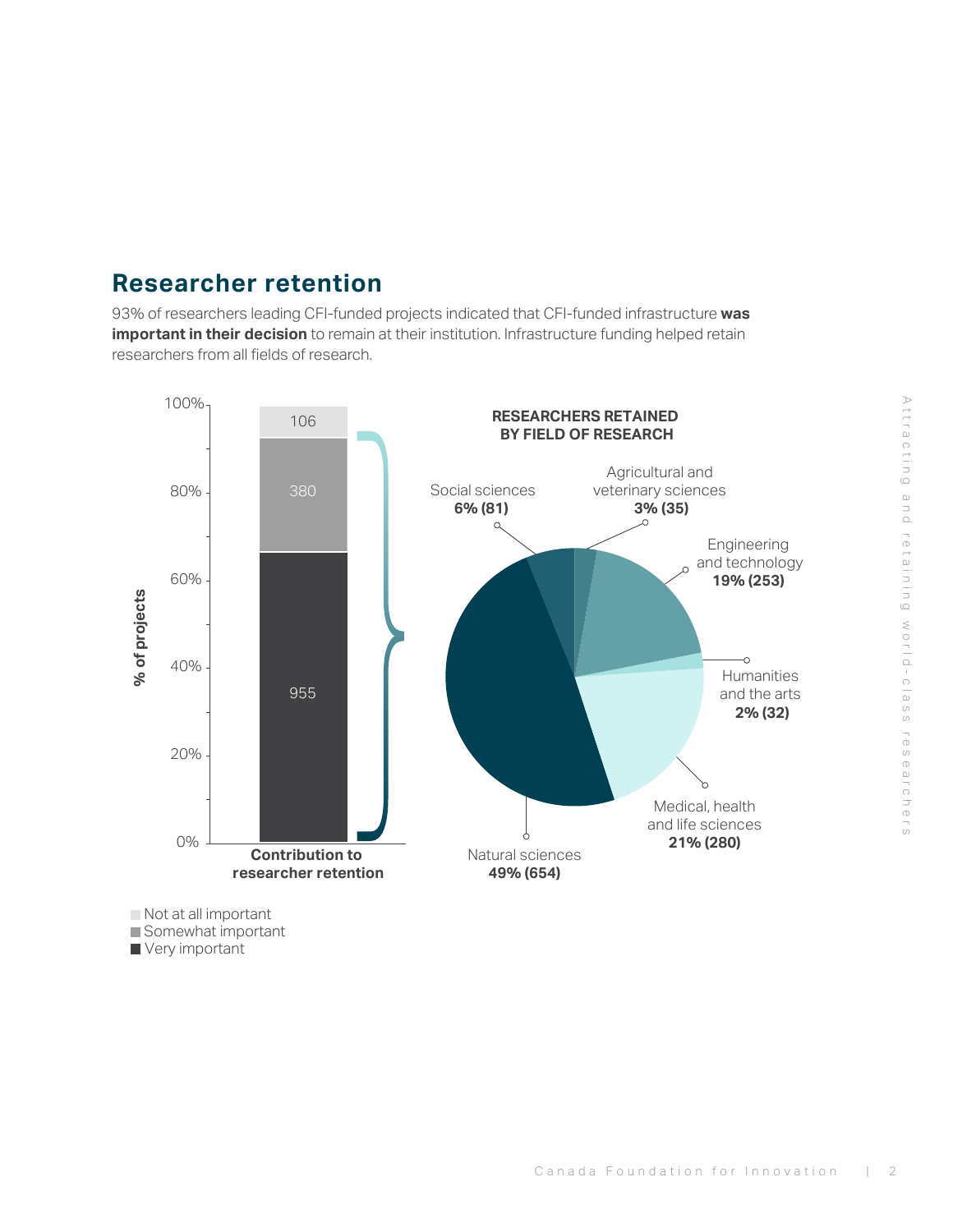## <span id="page-5-0"></span>Developing highly qualified personnel

#### **Trainees using infrastructure**

93% of researchers leading CFI-funded projects reported that CFI-funded infrastructure was a key resource for the next generation of researchers.

28,269 postdoctoral fellows and higher education students had the opportunity to expand their research skills using CFI-funded infrastructure. Of those, 45% used the infrastructure for the first time in 2021.

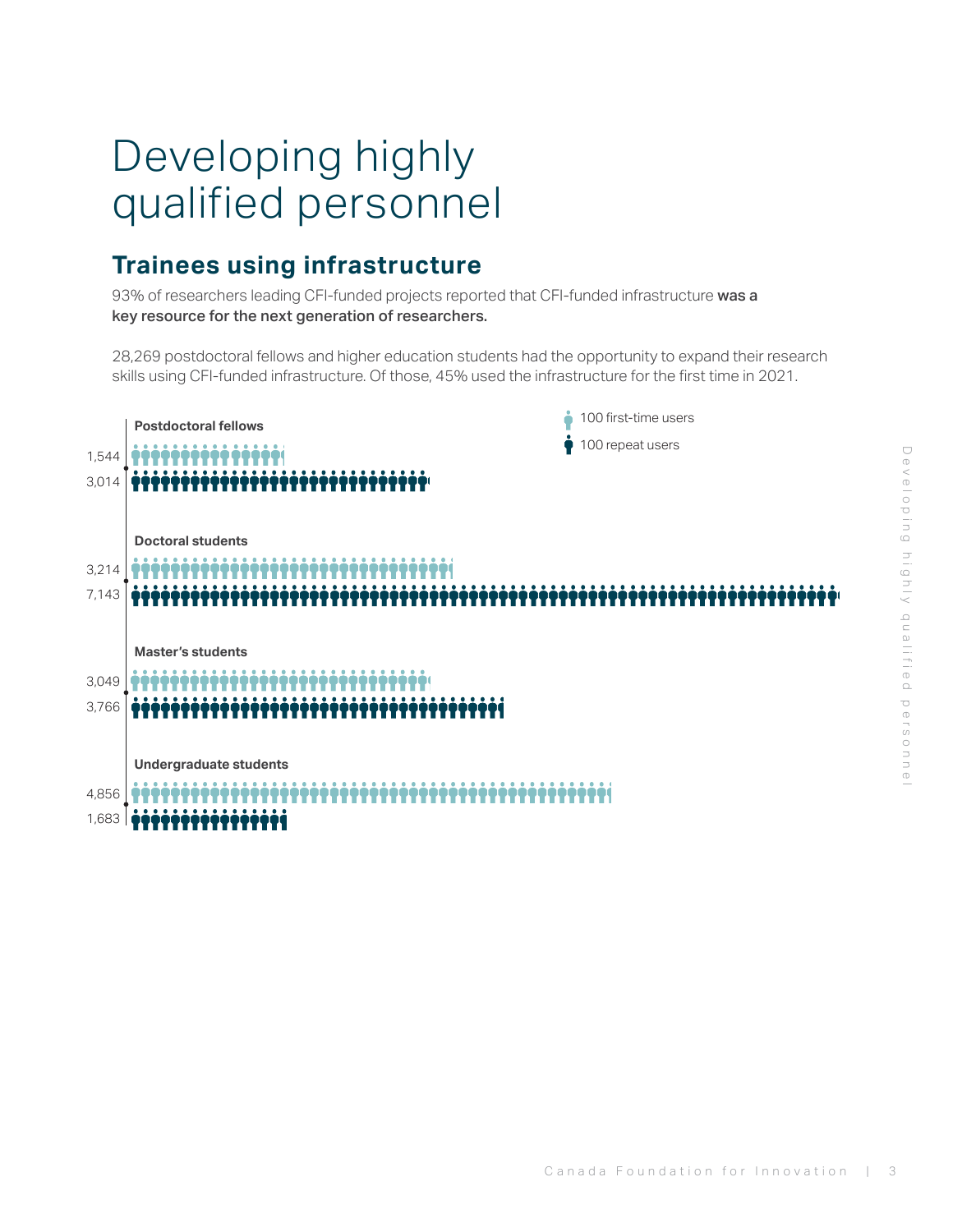### <span id="page-6-0"></span>**Quality of training environment**

86% of researchers leading CFI-funded projects credited their CFI-funded infrastructure with having a high or very high impact on the quality of the training environment. The data is relatively consistent across all fields of research except social sciences, and humanities and the arts, where ratings are lower.

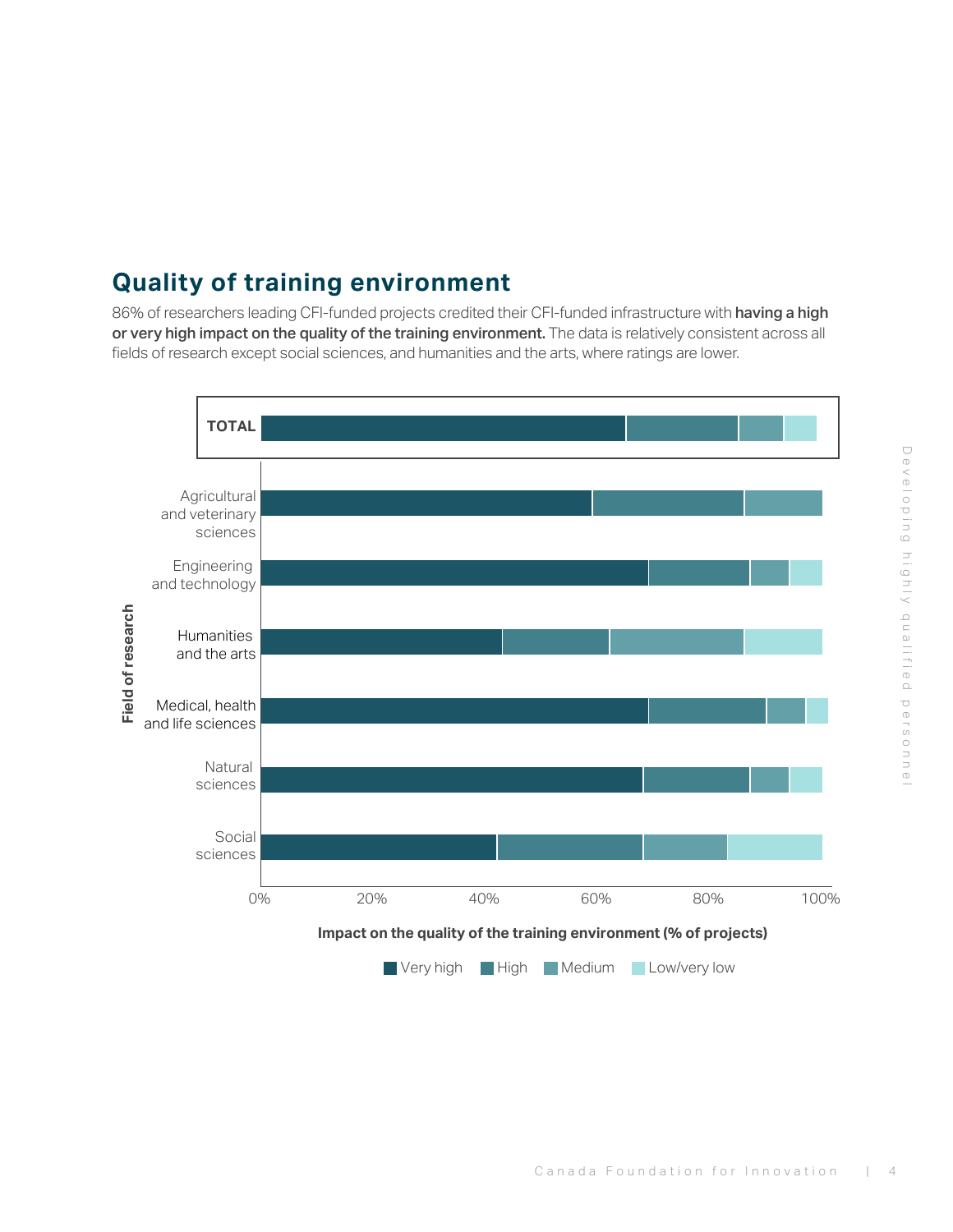### <span id="page-7-0"></span>**Highly qualified personnel employment**

A total of 2,238 postdoctoral fellows and graduate students using the infrastructure completed their training and moved into the workforce. Among them, 79% (1,770) secured employment in Canada, the majority (67%) of whom joined the private sector.



**Sector of employment in Canada**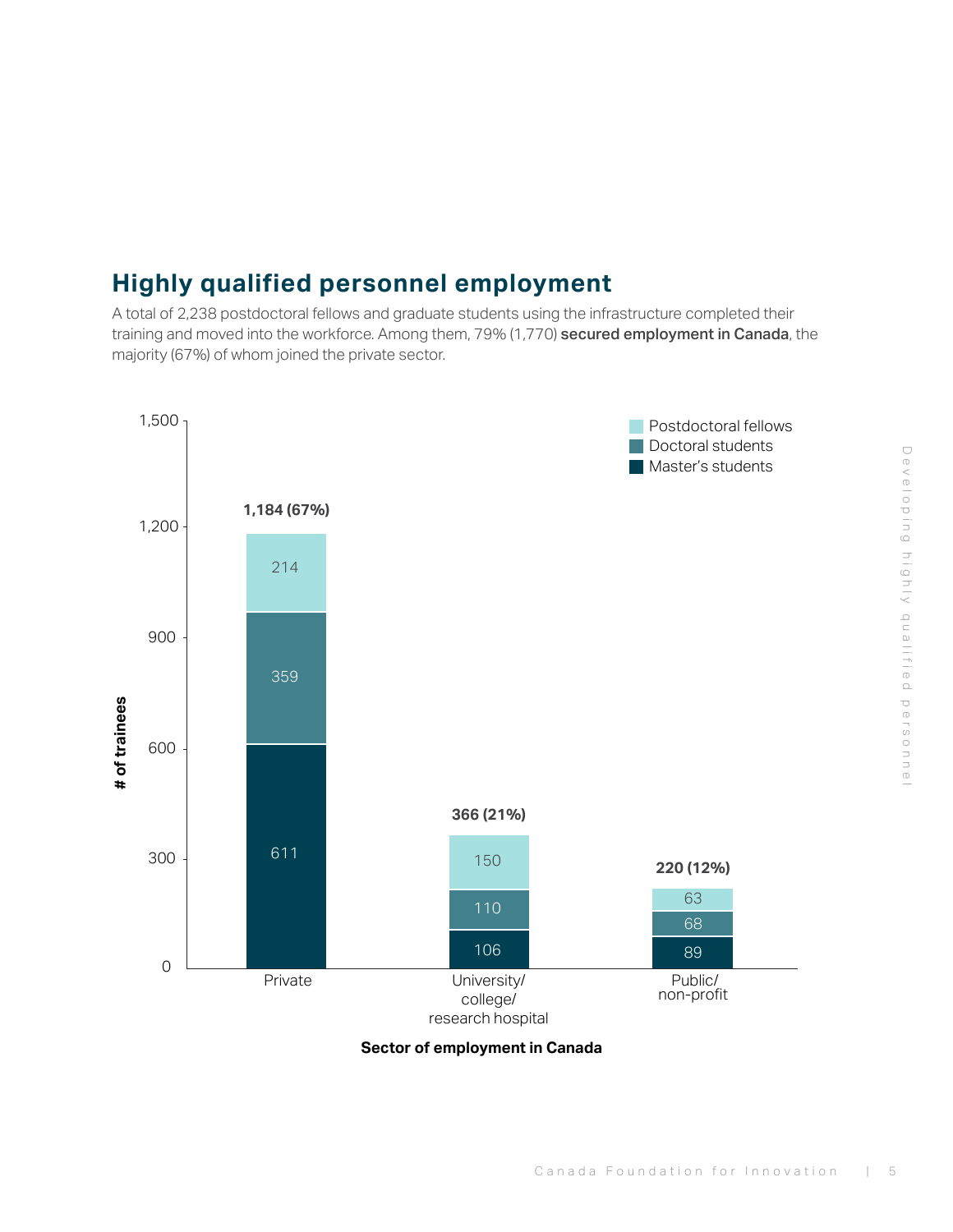# <span id="page-8-0"></span>Capacity for world-class research

### **Operation and maintenance**

89% of researchers leading CFI-funded projects reported that they had both adequate financial and human resources for the operation and maintenance of their CFI-funded infrastructure.

Diverse funding sources, including research contracts and user fees, contribute to the sustainability of the infrastructure. Grants or awards from the federal government were the most common source of funding used.



**Source of funding**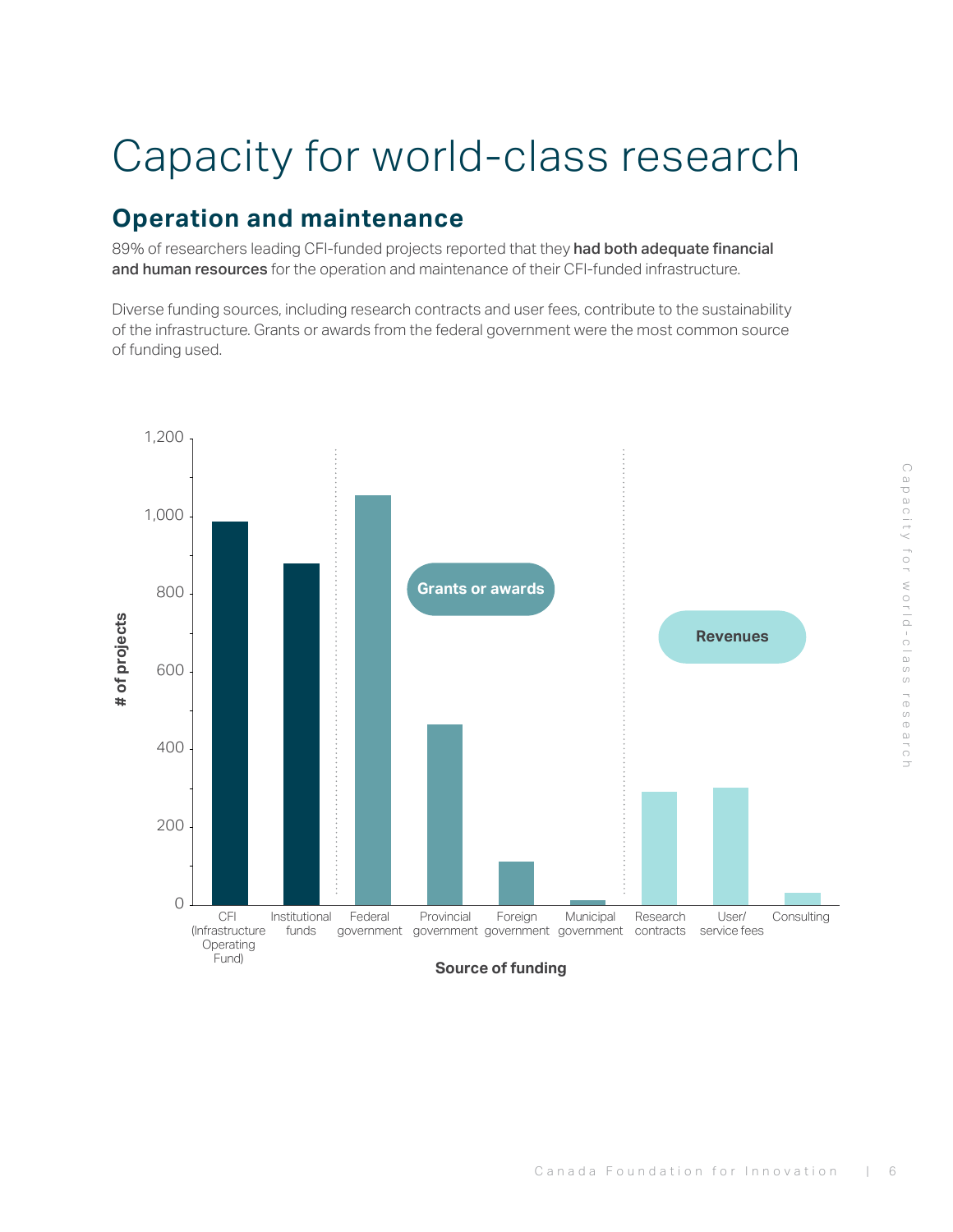### <span id="page-9-0"></span>**Infrastructure quality and useful life**

The quality of CFI-funded infrastructure was highly rated overall, with 88% of highly specialized research equipment reported as state-of-the-art. Highly specialized research equipment was reported by researchers leading CFI-funded projects as having the highest level of quality (still being state-of-the-art) with a remaining useful life of just over eight years, on average.

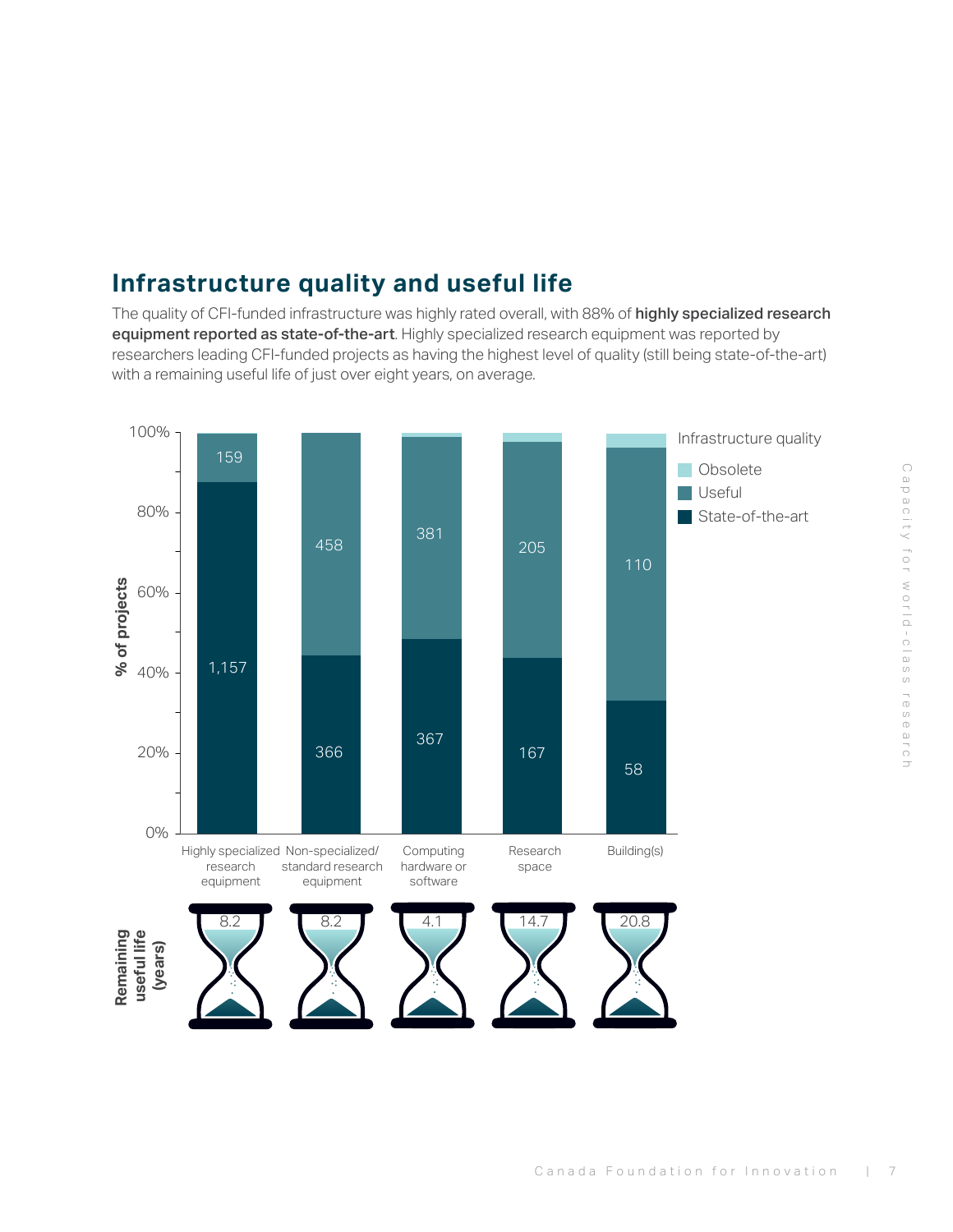#### <span id="page-10-0"></span>**Infrastructure use**

56% of researchers leading CFI-funded projects reported that their CFI-funded infrastructure was used to maximum capacity. Overall, 18,382 researchers (excluding students, postdoctoral fellows and technical and professional personnel) advanced their research using CFI-funded infrastructure.

The majority of international infrastructure users were from Switzerland, the United States, France, the United Kingdom and Australia.

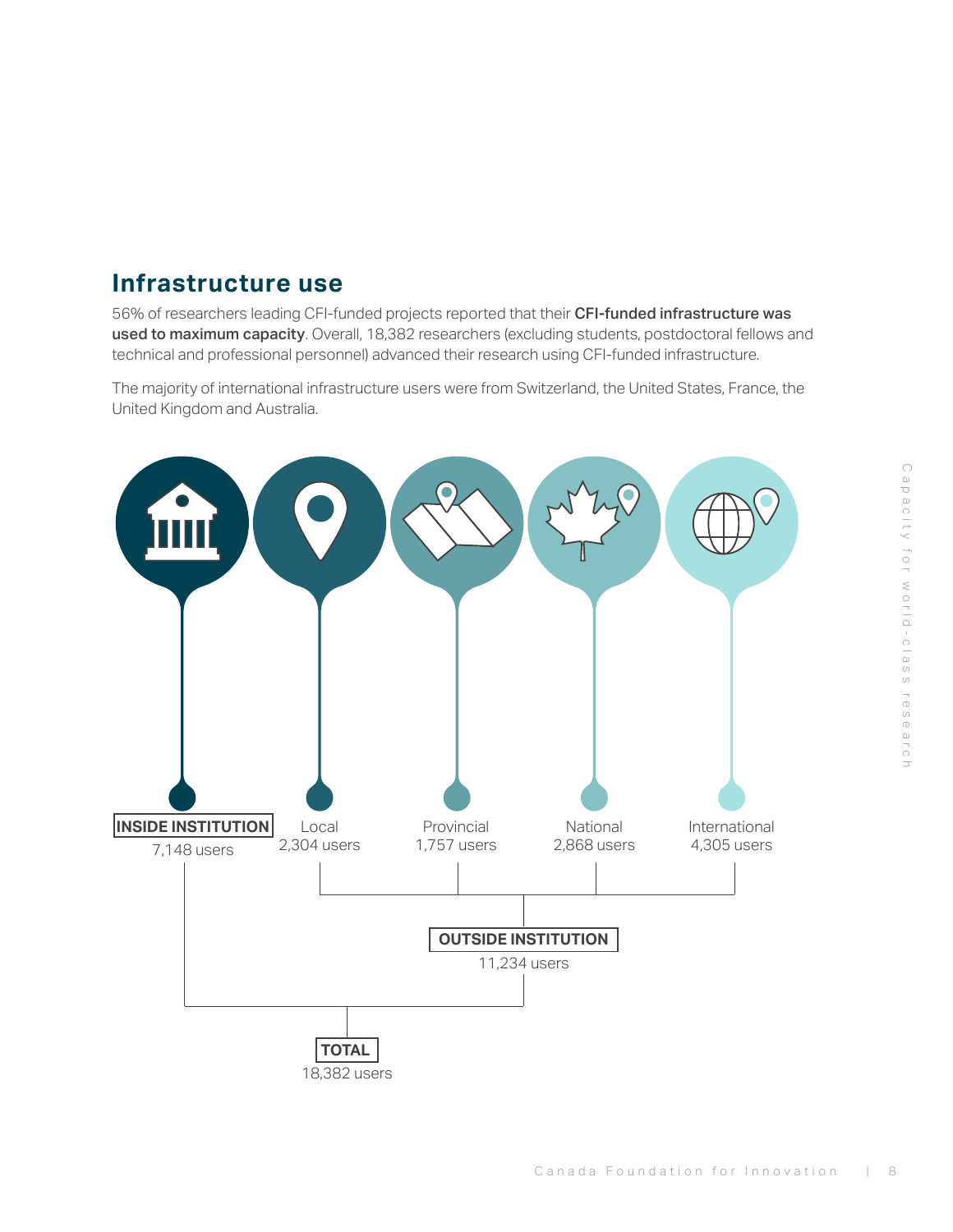### <span id="page-11-0"></span>**Sharing research results**

Peer-reviewed publications are the most frequent type of research output reported, closely followed by conference, symposium and workshop presentations.



**Type of research outputs**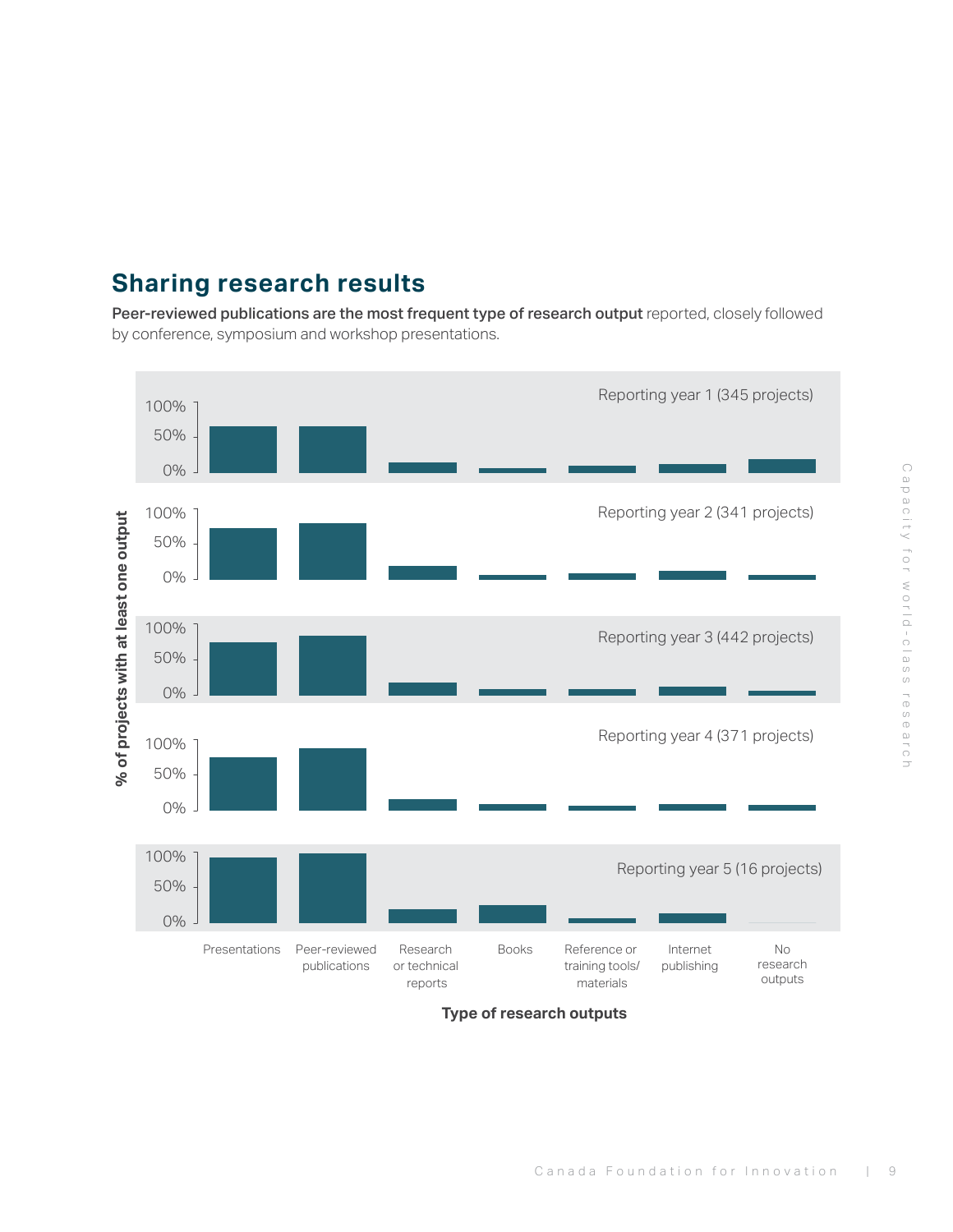## <span id="page-12-0"></span>Productive networks and collaboration

#### **Productive collaborations**

Researchers have made use of CFI-funded infrastructure to **enable external research collaborations** that resulted in traditional academic activities and outputs. The most common is peer-reviewed co-publications, with 7,679 reported by 797 researchers leading CFI-funded projects.

Among researchers leading CFI-funded projects that indicated external collaborations, 19% reported engaging in all four types, suggesting that CFI-funded infrastructure enables broad and varied collaboration.



**Type of external research collaborations**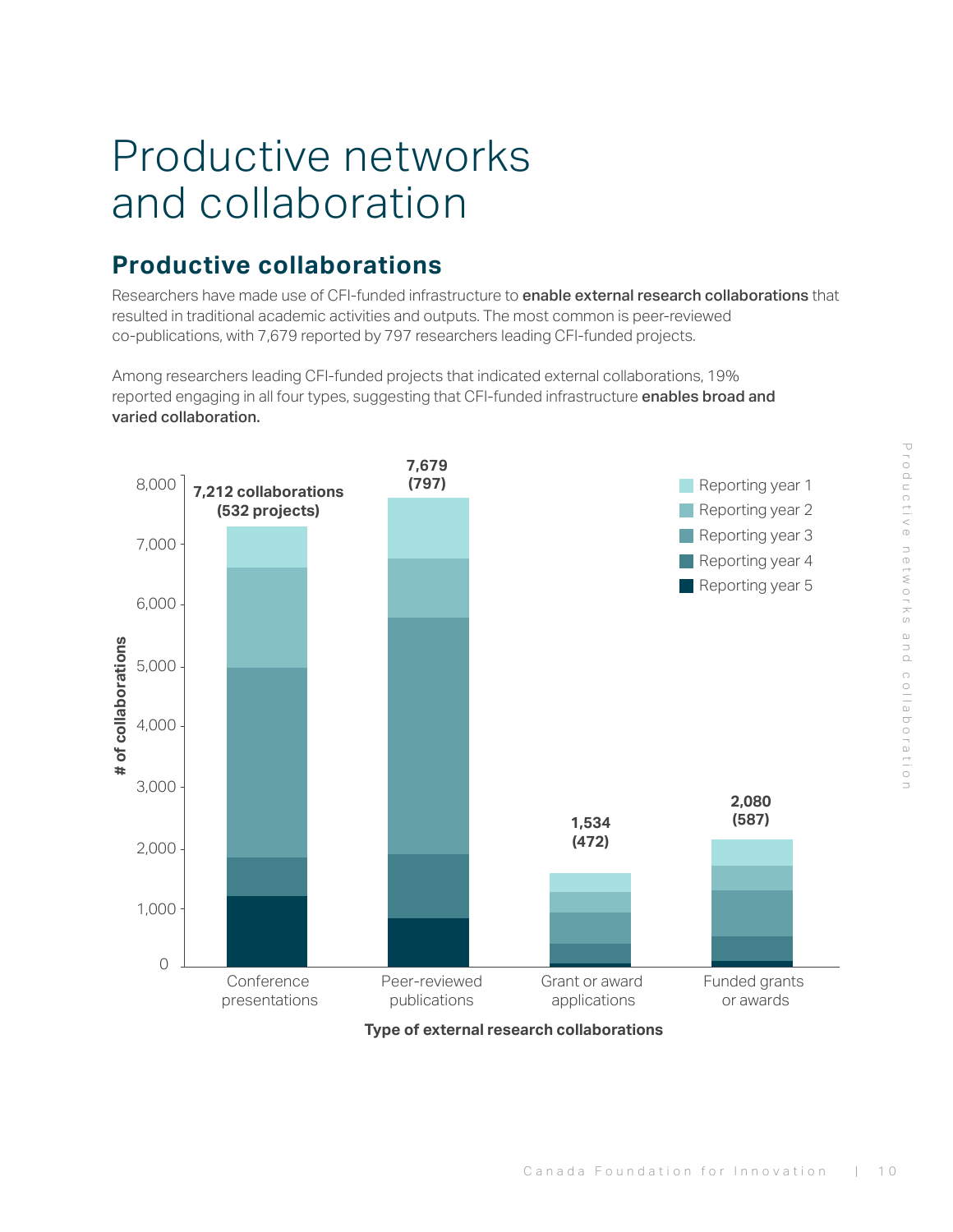#### <span id="page-13-0"></span>**Research agreements**

CFI-funded infrastructure facilitated new formal collaborative research agreements in 32% of projects, for a total of 3,840 agreements.

The private sector was the sector most often identified for both consultancies and research contracts while the academic sector was most frequently reported for collaborative research.

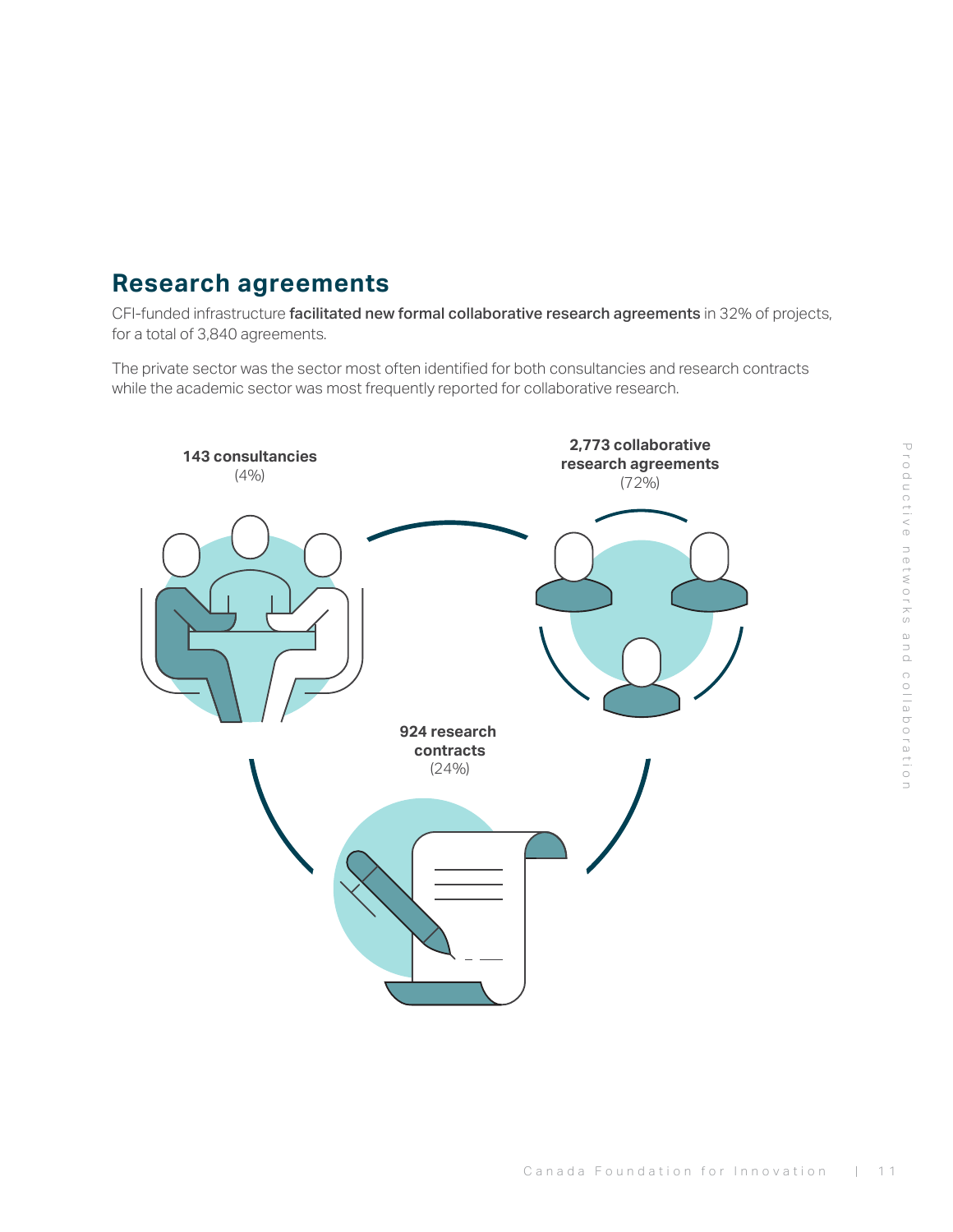# <span id="page-14-0"></span>Economic growth and job creation

#### **From research to innovation**

CFI-funded infrastructure has contributed to the development of new intellectual property and the creation of new companies.

162 researchers leading CFI-funded projects reported at least one of the six types of research outcomes below.

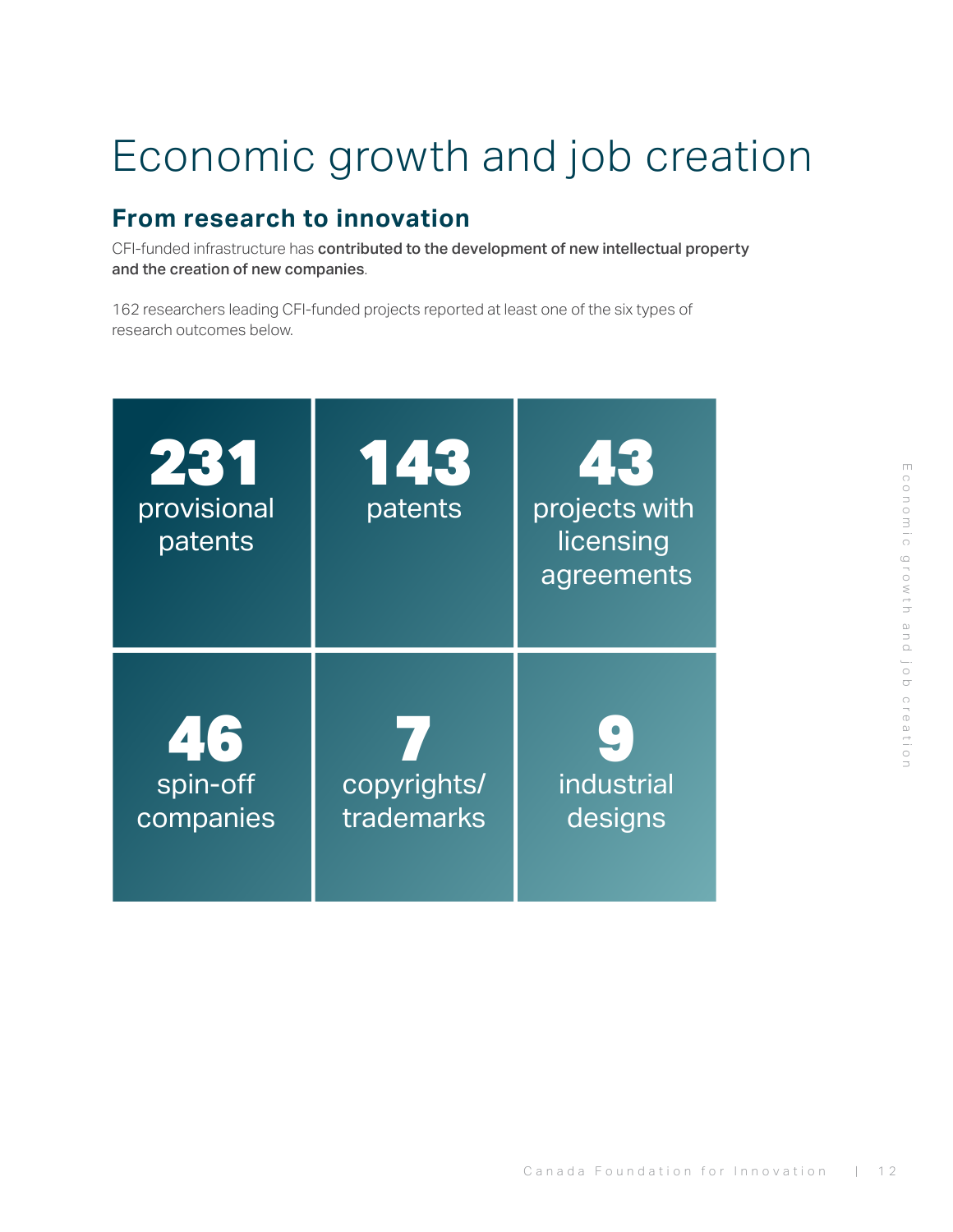#### <span id="page-15-0"></span>**New jobs**

26% of researchers leading CFI-funded projects reported one or more jobs created due to CFI-funded infrastructure.

Just under half of all jobs created were within the host institutions. 81% of the 827 jobs created outside the institution were in the private sector.

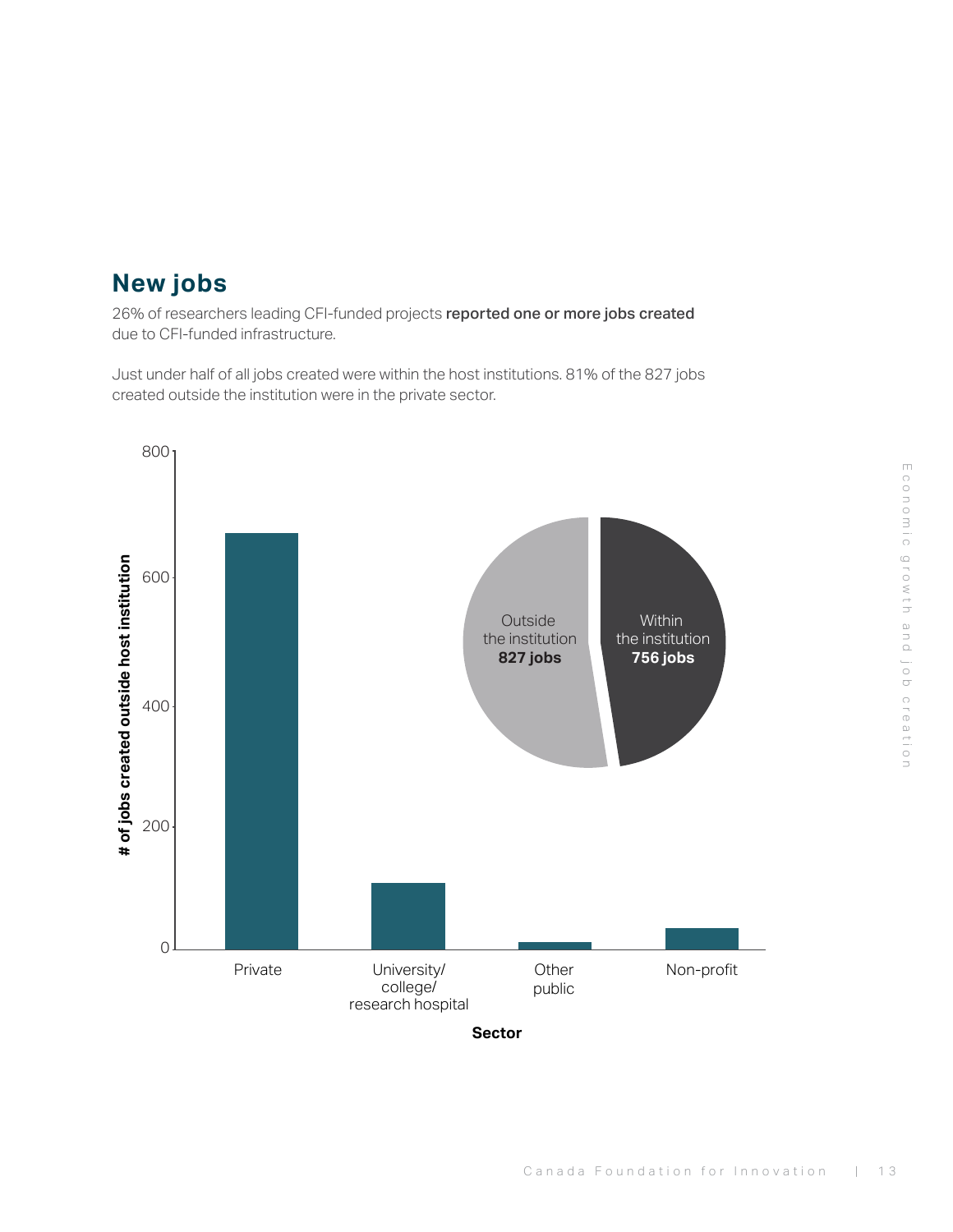## <span id="page-16-0"></span>Benefits to Canadians

### **A range of benefits**

Close to half (46%) of researchers leading CFI-funded projects reported at least one type of benefit, highlighting the role of CFI-funded infrastructure in enabling research that produces outcomes for Canadians.



**Type of benefit**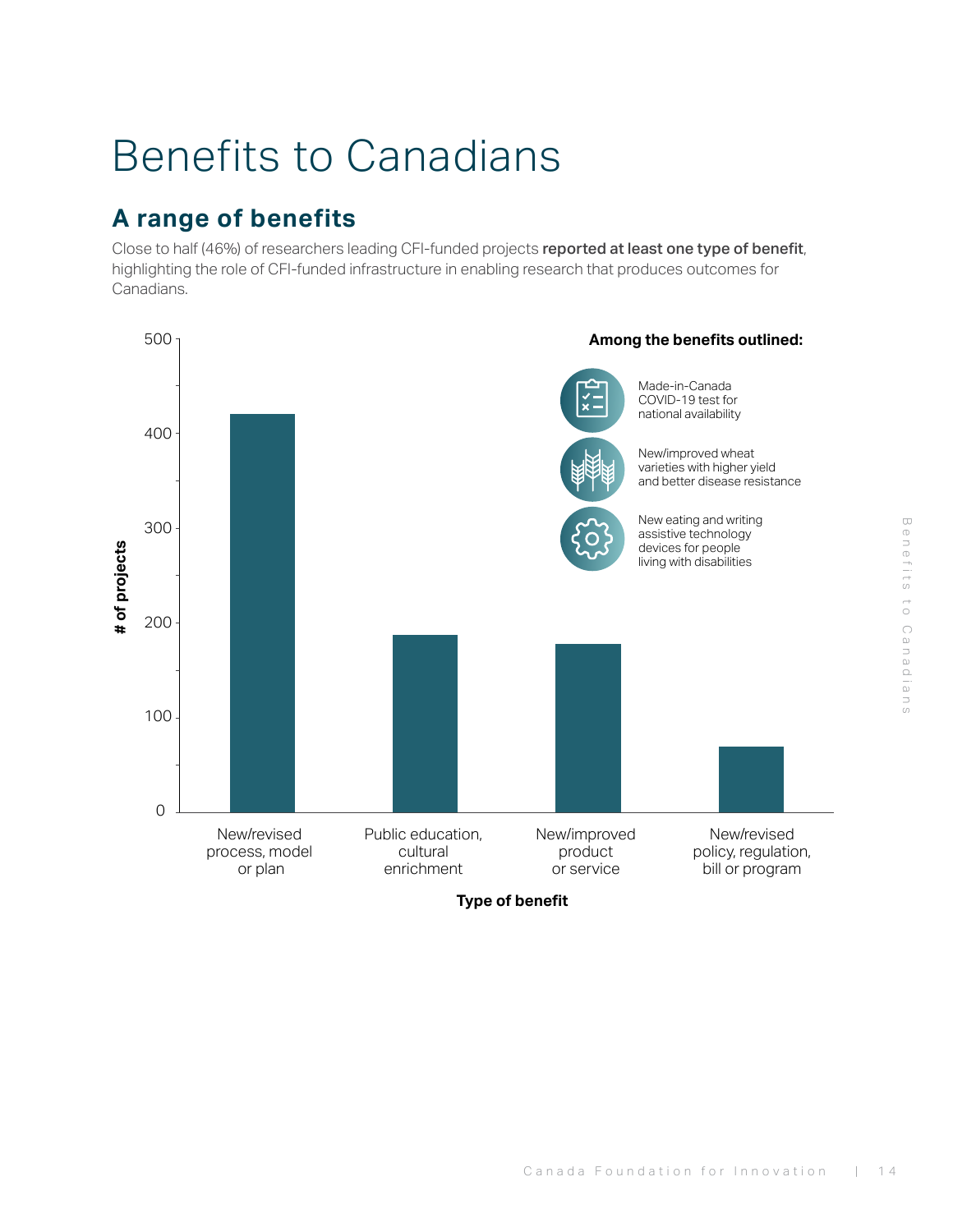#### <span id="page-17-0"></span>**Users of research outcomes**

Overall, the most frequently reported user group benefiting from the research results was the private sector, followed by public and semi-public organizations and institutions. Research users varied by socioeconomic objectives of the research; for example agriculture projects tended to benefit the private sector most while research on environmental protection tended to benefit the federal, provincial and/or municipal governments.

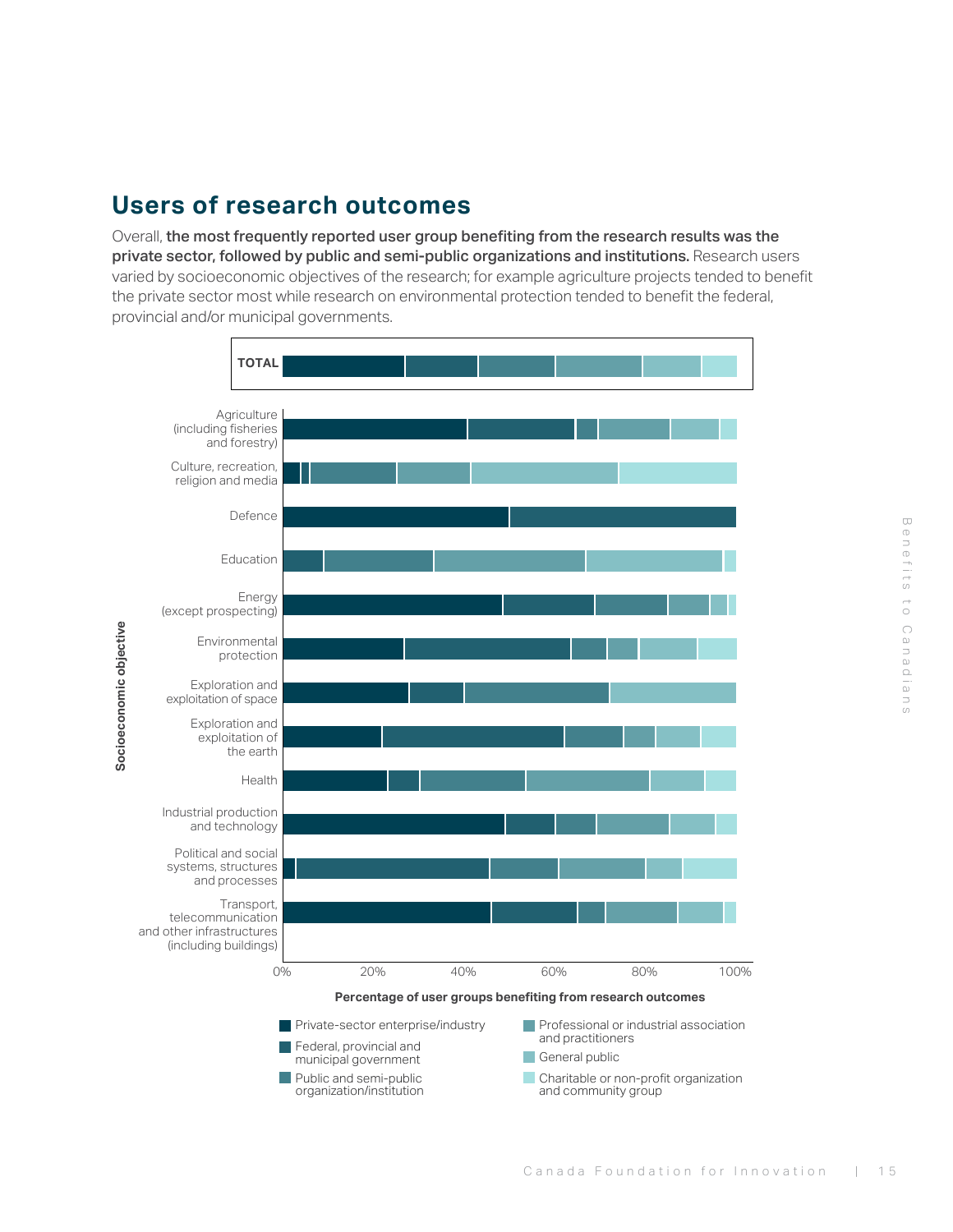# Challenges Challenges

# <span id="page-18-0"></span>**Challenges**

#### **Most common factors limiting research**

Two-thirds of project leaders reported one or more factors limiting the quality and impact of the research enabled by the infrastructure. The most common factor reported was "other." Almost all (96%) of the comments submitted under the "other" category related to challenges due to the COVID-19 pandemic, particularly research delays due to the inability to access their laboratory or to acquire, operationalize or maintain the infrastructure.



**Factor limiting research**